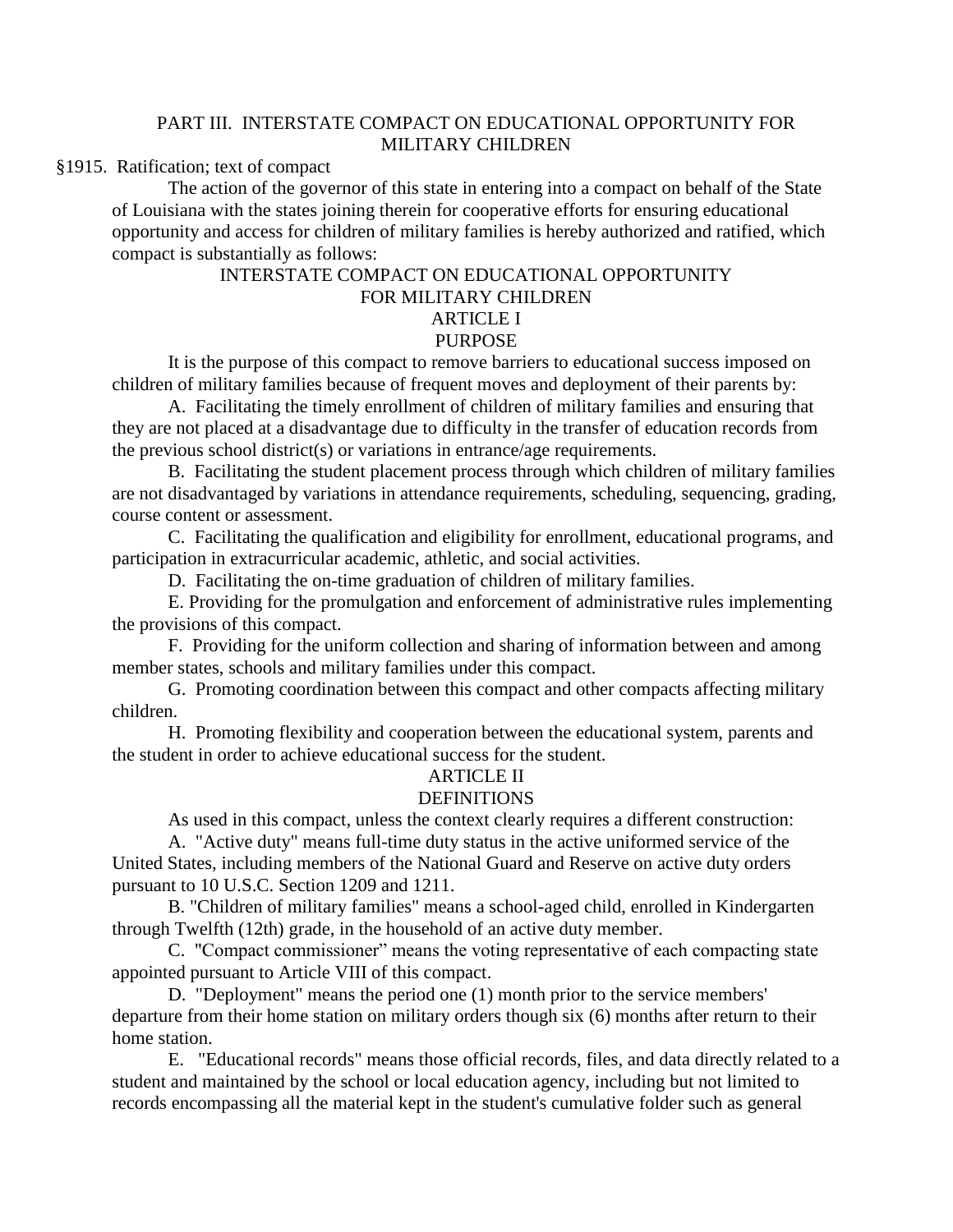identifying data, records of attendance and of academic work completed, records of achievement and results of evaluative tests, health data, disciplinary status, test protocols, and individualized education programs.

F. "Extracurricular activities" means a voluntary activity sponsored by the school or local education agency or an organization sanctioned by the local education agency. Extracurricular activities include, but are not limited to, preparation for and involvement in public performances, contests, athletic competitions, demonstrations, displays, and club activities.

G. "Interstate Commission on Educational Opportunity for Military Children" means the commission that is created under Article IX of this compact, which is generally referred to as Interstate Commission.

H. "Local education agency" means a public authority legally constituted by the state as an administrative agency to provide control of and direction for Kindergarten through Twelfth (12th) grade public educational institutions.

I. "Member state" means a state that has enacted this compact.

J. "Military installation" means a base, camp, post, station, yard, center, homework facility for any ship, or other activity under the jurisdiction of the Department of Defense, including any leased facility, which is located within any of the several States, the District of Columbia, the Commonwealth of Puerto Rico, the U.S. Virgin Islands, Guam, American Samoa, the Northern Marianas Islands and any other U.S. Territory. Such term does not include any facility used primarily for civil works, rivers and harbors projects, or flood control projects.

K. "Non-member state" means a state that has not enacted this compact.

L. "Receiving state" means the state to which a child of a military family is sent, brought, or caused to be sent or brought.

M. "Rule" means a written statement by the Interstate Commission promulgated pursuant to Article XII of this compact that is of general applicability, implements, interprets or prescribes a policy or provision of the Compact, or an organizational, procedural, or practice requirement of the Interstate Commission, and has the force and effect of statutory law in a member state, and includes the amendment, repeal, or suspension of an existing rule.

N. "Sending state" means the state from which a child of a military family is sent, brought, or caused to be sent or brought.

O. "State" means a state of the United States, the District of Columbia, the Commonwealth of Puerto Rico, the U.S. Virgin Islands, Guam, American Samoa, the Northern Marianas Islands and any other U.S. Territory.

P. "Student" means the child of a military family for whom the local education agency receives public funding and who is formally enrolled in Kindergarten through Twelfth (12th) grade.

Q. "Transition" means (1) the formal and physical process of transferring from school to school or (2) the period of time in which a student moves from one school in the sending state to another school in the receiving state.

R. "Uniformed service" means the Army, Navy, Air Force, Marine Corps, Coast Guard as well as the Commissioned Corps of the National Oceanic and Atmospheric Administration, and Public Health Services.

S. "Veteran" means a person who served in the uniformed services and who was discharged or released there from under conditions other than dishonorable.

# ARTICLE III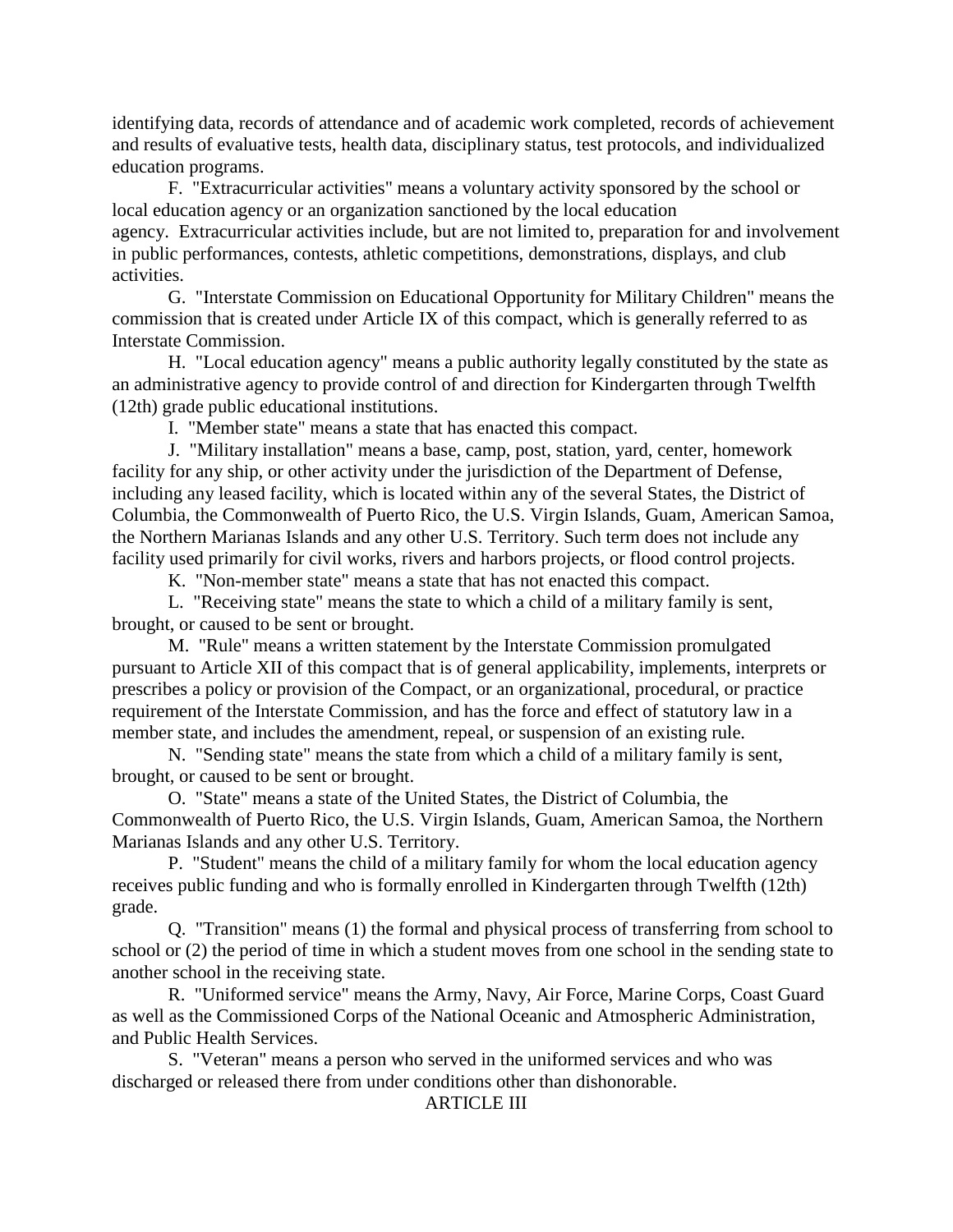## APPLICABILITY

A. Except as otherwise provided in Section B, this compact shall apply to the children

of:

1. Active duty members of the uniformed services as defined in this compact, including members of the National Guard and Reserve on active duty orders pursuant to 10 U.S.C. Section 1209 and 1211.

2. Members or veterans of the uniformed services who are severely injured and medically discharged or retired for a period of one (1) year after medical discharge or retirement.

3. Members of the uniformed services who die on active duty or as a result of injuries sustained on active duty for a period of one (1) year after death.

B. The provisions of this interstate compact shall only apply to local education agencies as defined in this compact.

C. The provisions of this compact shall not apply to the children of:

- 1. Inactive members of the national guard and military reserves.
- 2. Members of the uniformed services now retired, except as provided in Section A.
- 3. Veterans of the uniformed services, except as provided in Section A.

4. Other U.S. Department of Defense personnel and other federal agency civilian and contract employees not defined as active duty members of the uniformed services.

# ARTICLE IV

# EDUCATIONAL RECORDS & ENROLLMENT

A. Unofficial or "hand-carried" education records. In the event that official education records cannot be released to the parents for the purpose of transfer, the custodian of the records in the sending state shall prepare and furnish to the parent a complete set of unofficial educational records containing uniform information as determined by the Interstate Commission. Upon receipt of the unofficial education records by a school in the receiving state, the school shall enroll and appropriately place the student based on the information provided in the unofficial records pending validation by the official records, as quickly as possible.

B. Official education records/transcripts. Simultaneous with the enrollment and conditional placement of the student, the school in the receiving state shall request the student's official education record from the school in the sending state. Upon receipt of this request, the school in the sending state will process and furnish the official education records to the school in the receiving state within ten (10) days or within such time as is reasonably determined under the rules promulgated by the Interstate Commission.

C. Immunizations. Compacting states shall give thirty (30) days from the date of enrollment or within such time as is reasonably determined under the rules promulgated by the Interstate Commission, for students to obtain any immunization(s) required by the receiving state. For a series of immunizations, initial vaccinations must be obtained within thirty (30) days or within such time as is reasonably determined under the rules promulgated by the Interstate Commission.

D. Kindergarten and First grade entrance age. Students shall be allowed to continue their enrollment at the grade level in the receiving state commensurate with their grade level (including Kindergarten) from a local education agency in the sending state at the time of transition, regardless of age. A student that has satisfactorily completed the prerequisite grade level in the local education agency in the sending state shall be eligible for enrollment in the next highest grade level in the receiving state, regardless of age. A student transferring after the start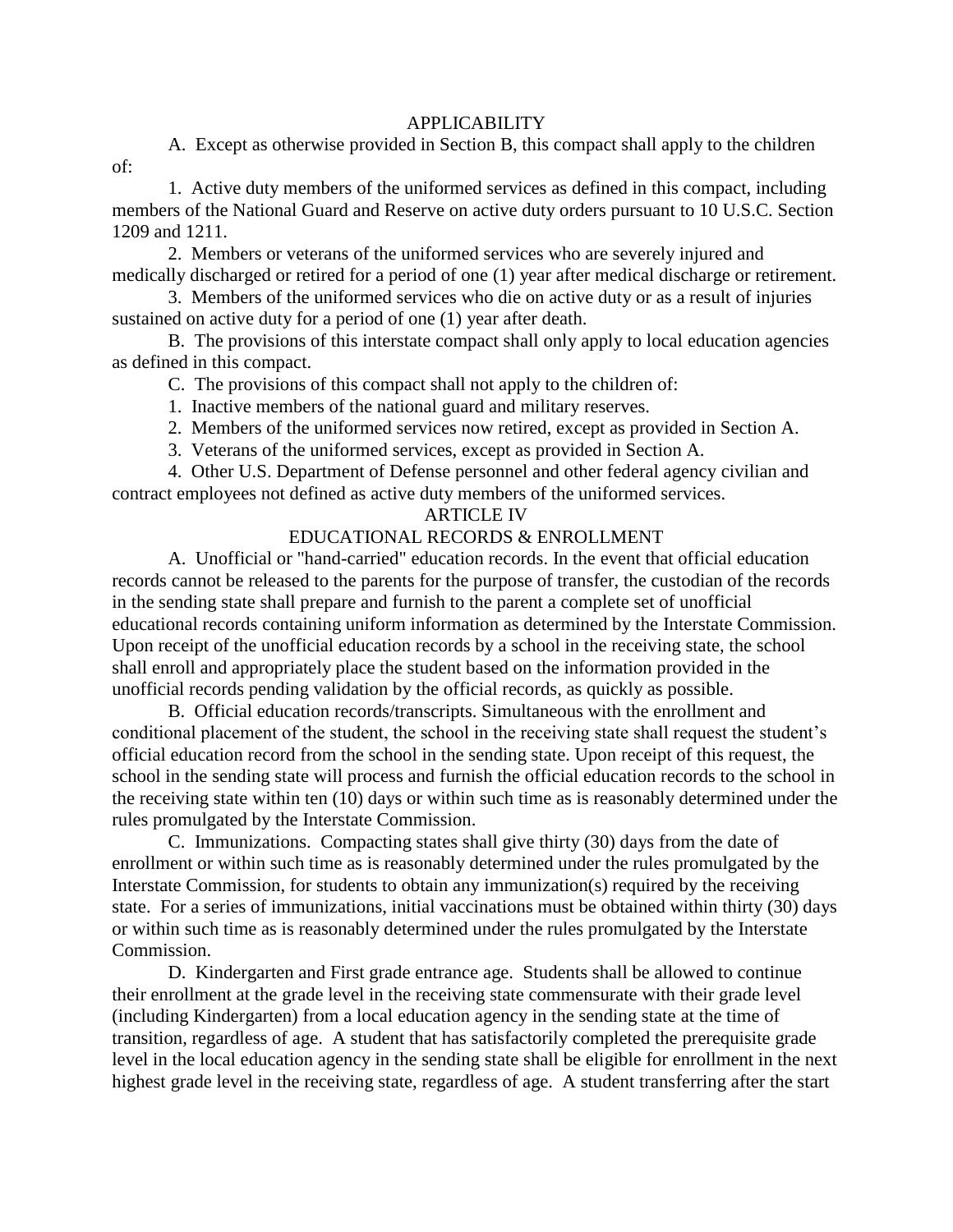of the school year in the receiving state shall enter the school in the receiving state on their validated level from an accredited school in the sending state.

#### ARTICLE V

# PLACEMENT & ATTENDANCE

A. Course placement. When the student transfers before or during the school year, the receiving state school shall initially honor placement of the student in educational courses based on the student's enrollment in the sending state school and/or educational assessments conducted at the school in the sending state if the courses are offered. Course placement includes but is not limited to Honors, International Baccalaureate, Advanced Placement, vocational, technical and career pathways courses. Continuing the student's academic program from the previous school and promoting placement in academically and career challenging courses should be paramount when considering placement. This does not preclude the school in the receiving state from performing subsequent evaluations to ensure appropriate placement and continued enrollment of the student in the course(s).

B. Educational program placement. The receiving state school shall initially honor placement of the student in educational programs based on current educational assessments conducted at the school in the sending state or participation/placement in like programs in the sending state. Such programs include, but are not limited to gifted and talented programs and English as a second language (ESL). This does not preclude the school in the receiving state from performing subsequent evaluations to ensure appropriate placement of the student.

C. Special education services. In compliance with the federal requirements of the Individuals with Disabilities Education Act (IDEA), 20 U.S.C.A. Section 1400 et seq, the receiving state shall initially provide comparable services to a student with disabilities based on his/her current Individualized Education Program (IEP). In compliance with the requirements of Section 504 of the Rehabilitation Act, 29 U.S.C.A. Section 794, and with Title II of the Americans with Disabilities Act, 42 U.S.C.A. Sections 12131-12165, the receiving state shall make reasonable accommodations and modifications to address the needs of incoming students with disabilities, subject to an existing 504 or Title II Plan, to provide the student with equal access to education. This does not preclude the school in the receiving state from performing subsequent evaluations to ensure appropriate placement of the student.

D. Placement flexibility. Local education agency administrative officials shall have flexibility in waiving course/program prerequisites, or other preconditions for placement in courses/programs offered under the jurisdiction of the local education agency.

E. Absence as related to deployment activities. A student whose parent or legal guardian is an active duty member of the uniformed services, as defined by the compact, and has been called to duty for, is on leave from, or immediately returned from deployment to a combat zone or combat support posting, shall be granted additional excused absences at the discretion of the local education agency superintendent to visit with his or her parent or legal guardian relative to such leave or deployment of the parent or guardian.

## ARTICLE VI **ELIGIBILITY**

A. Eligibility for enrollment.

1. Special power of attorney, relative to the guardianship of a child of a military family and executed under applicable law shall be sufficient for the purposes of enrollment and all other actions requiring parental participation and consent.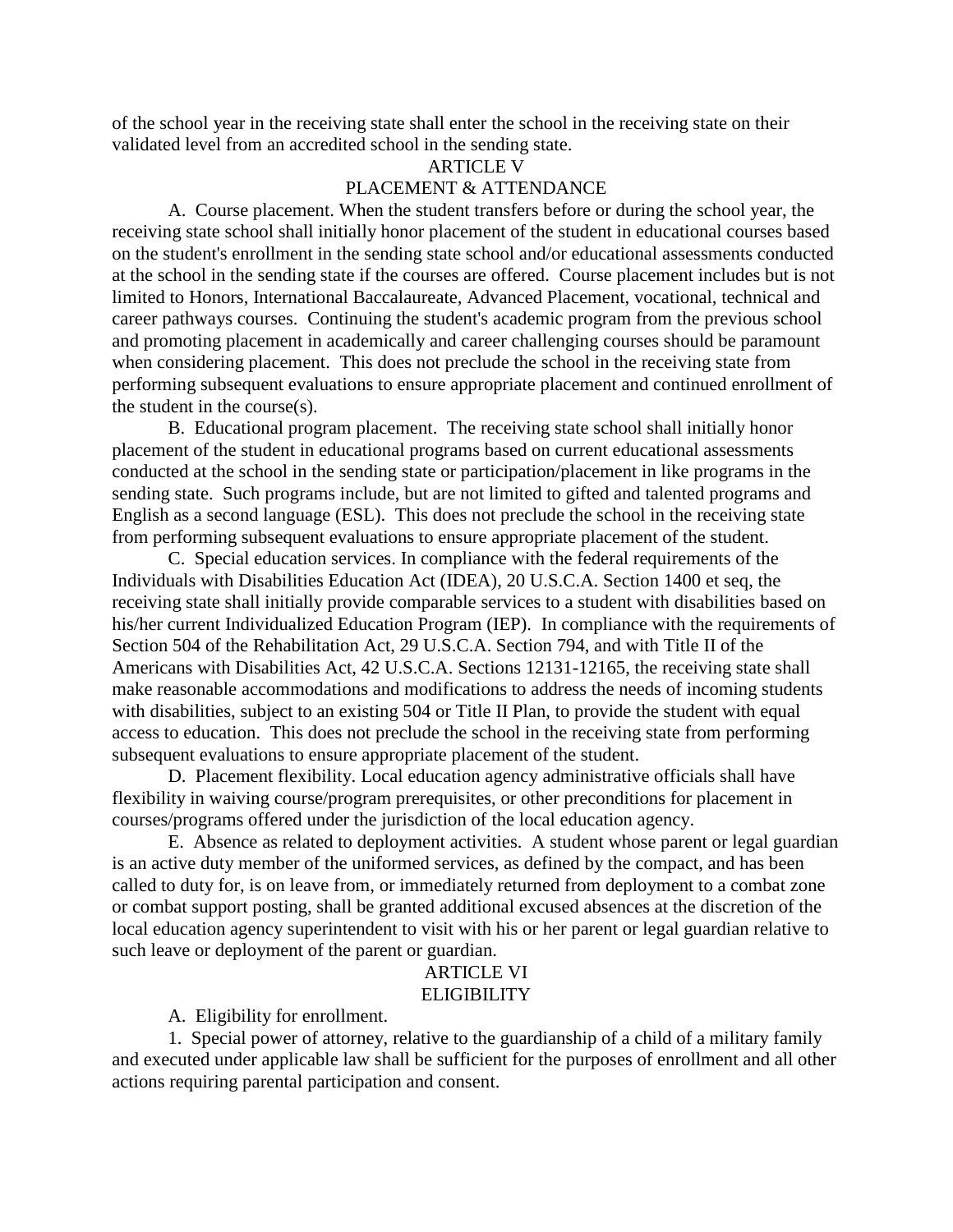2. A local education agency shall be prohibited from charging local tuition to a transitioning military child placed in the care of a non-custodial parent or other person standing in loco parentis who lives in a jurisdiction other than that of the custodial parent.

3. A transitioning military child, placed in the care of a non-custodial parent or other person standing in loco parentis who lives in a jurisdiction other than that of the custodial parent, may continue to attend the school in which he/she was enrolled while residing with the custodial parent.

B. Eligibility for extracurricular participation - State and local education agencies shall facilitate the opportunity for transitioning military children's inclusion in extracurricular activities, regardless of application deadlines, to the extent they are otherwise qualified.

# ARTICLE VII

### GRADUATION

In order to facilitate the on-time graduation of children of military families, states and local education agencies shall incorporate the following procedures:

A. Waiver requirements. Local education agency administrative officials shall waive specific courses required for graduation if similar course work has been satisfactorily completed in another local education agency or shall provide reasonable justification for denial. Should a waiver not be granted to a student who would qualify to graduate from the sending school, the local education agency shall provide an alternative means of acquiring required coursework so that graduation may occur on time.

B. Exit exams. States shall accept exit or end-of-course exams required for graduation from the sending state, national norm referenced achievement tests, or alternative testing, in lieu of testing requirements for graduation in the receiving state. In the event the above alternatives cannot be accommodated by the receiving state for a student transferring in his or her Senior year, then the provisions of Article VII, Section C shall apply.

C. Transfers during senior year. Should a military student transferring at the beginning or during his or her senior year be ineligible to graduate from the receiving local education agency after all alternatives have been considered, the sending and receiving local education agencies shall ensure the receipt of a diploma from the sending local education agency, if the student meets the graduation requirements of the sending local education agency. In the event that one of the states in question is not a member of this compact, the member state shall use best efforts to facilitate the on-time graduation of the student in accordance with Sections A and B of this Article.

#### ARTICLE VIII

#### STATE COORDINATION

A. Each member state shall, through the creation of a State Council or use of an existing body or board, provide for the coordination among its agencies of government, local education agencies, and military installations concerning the state's participation in, and compliance with, this compact and Interstate Commission activities. While each member state may determine the membership of its own State Council, its membership must include at least: the state superintendent of education, superintendent of a school district with a high concentration of military children, representative from a military installation, one representative each from the legislative and executive branches of government, and other offices and stakeholder groups the State Council deems appropriate. A member state that does not have a school district deemed to contain a high concentration of military children may appoint a superintendent from another school district to represent local education agencies on the State Council.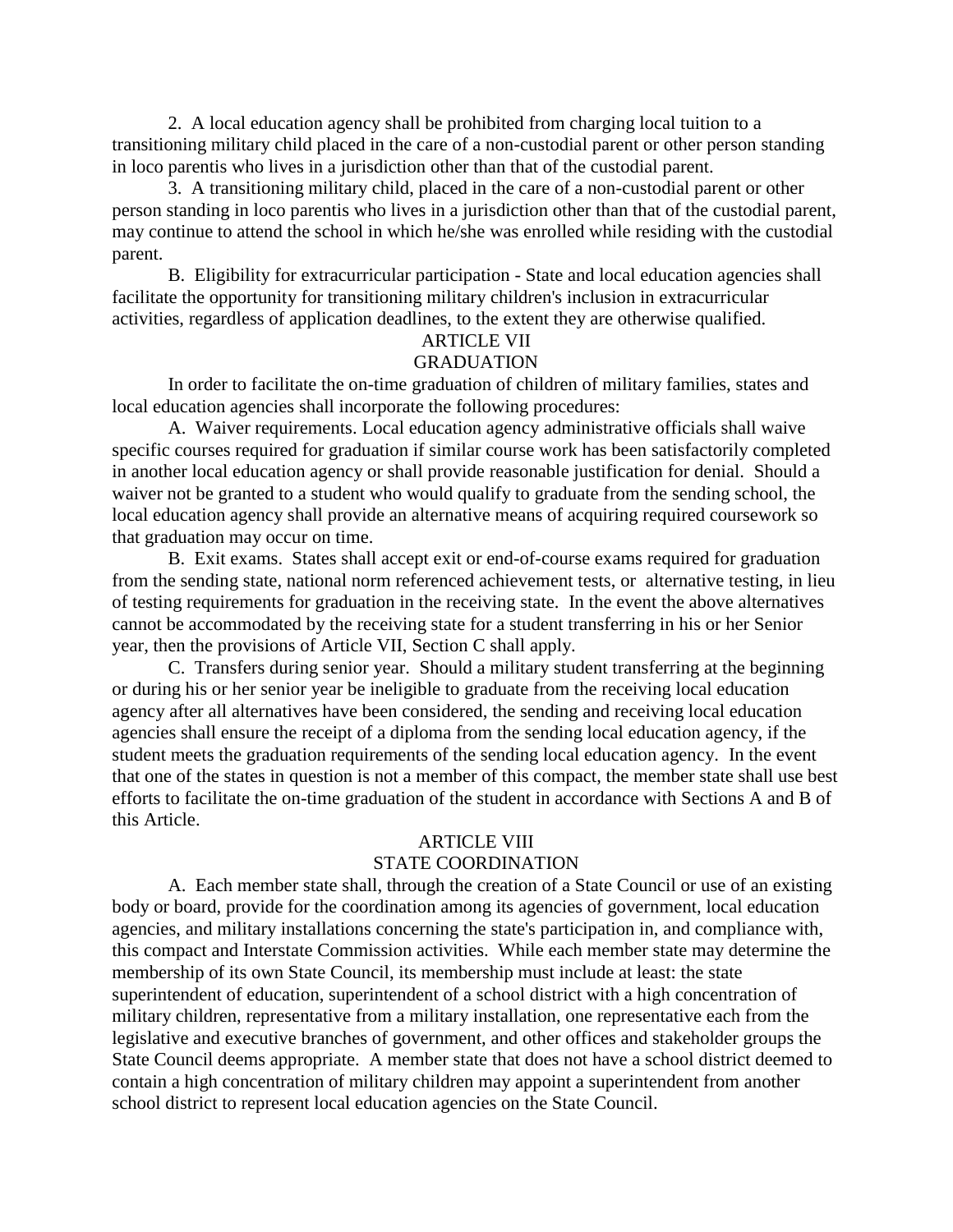B. The State Council of each member state shall appoint or designate a military family education liaison to assist military families and the state in facilitating the implementation of this compact.

C. The compact commissioner responsible for the administration and management of the state's participation in the compact shall be appointed by the Governor or as otherwise determined by each member state.

D. The compact commissioner and the military family education liaison designated herein shall be ex-officio members of the State Council, unless either is already a full voting member of the State Council.

### ARTICLE IX INTERSTATE COMMISSION ON EDUCATIONAL OPPORTUNITY FOR MILITARY CHILDREN

The member states hereby create the "Interstate Commission on Educational Opportunity for Military Children." The activities of the Interstate Commission are the formation of public policy and are a discretionary state function. The Interstate Commission shall:

A. Be a body corporate and joint agency of the member states and shall have all the responsibilities, powers and duties set forth herein, and such additional powers as may be conferred upon it by a subsequent concurrent action of the respective legislatures of the member states in accordance with the terms of this compact.

B. Consist of one Interstate Commission voting representative from each member state who shall be that state's compact commissioner.

1. Each member state represented at a meeting of the Interstate Commission is entitled to one vote.

2. A majority of the total member states shall constitute a quorum for the transaction of business, unless a larger quorum is required by the bylaws of the Interstate Commission.

3. A representative shall not delegate a vote to another member state. In the event the compact commissioner is unable to attend a meeting of the Interstate Commission, the Governor or State Council may delegate voting authority to another person from their state for a specified meeting.

4. The bylaws may provide for meetings of the Interstate Commission to be conducted by telecommunication or electronic communication.

C. Consist of ex-officio, non-voting representatives who are members of interested organizations. Such ex-officio members, as defined in the bylaws, may include but not be limited to, members of the representative organizations of military family advocates, local education agency officials, parent and teacher groups, the United States Department of Defense, the Education Commission of the States, the Interstate Agreement on the Qualification of Educational Personnel and other interstate compacts affecting the education of children of military members.

D. Meet at least once each calendar year. The chairperson may call additional meetings and, upon the request of a simple majority of the member states, shall call additional meetings.

E. Establish an executive committee, whose members shall include the officers of the Interstate Commission and such other members of the Interstate Commission as determined by the bylaws. Members of the executive committee shall serve a one year term. Members of the executive committee shall be entitled to one vote each. The executive committee shall have the power to act on behalf of the Interstate Commission, with the exception of rulemaking, during periods when the Interstate Commission is not in session. The executive committee shall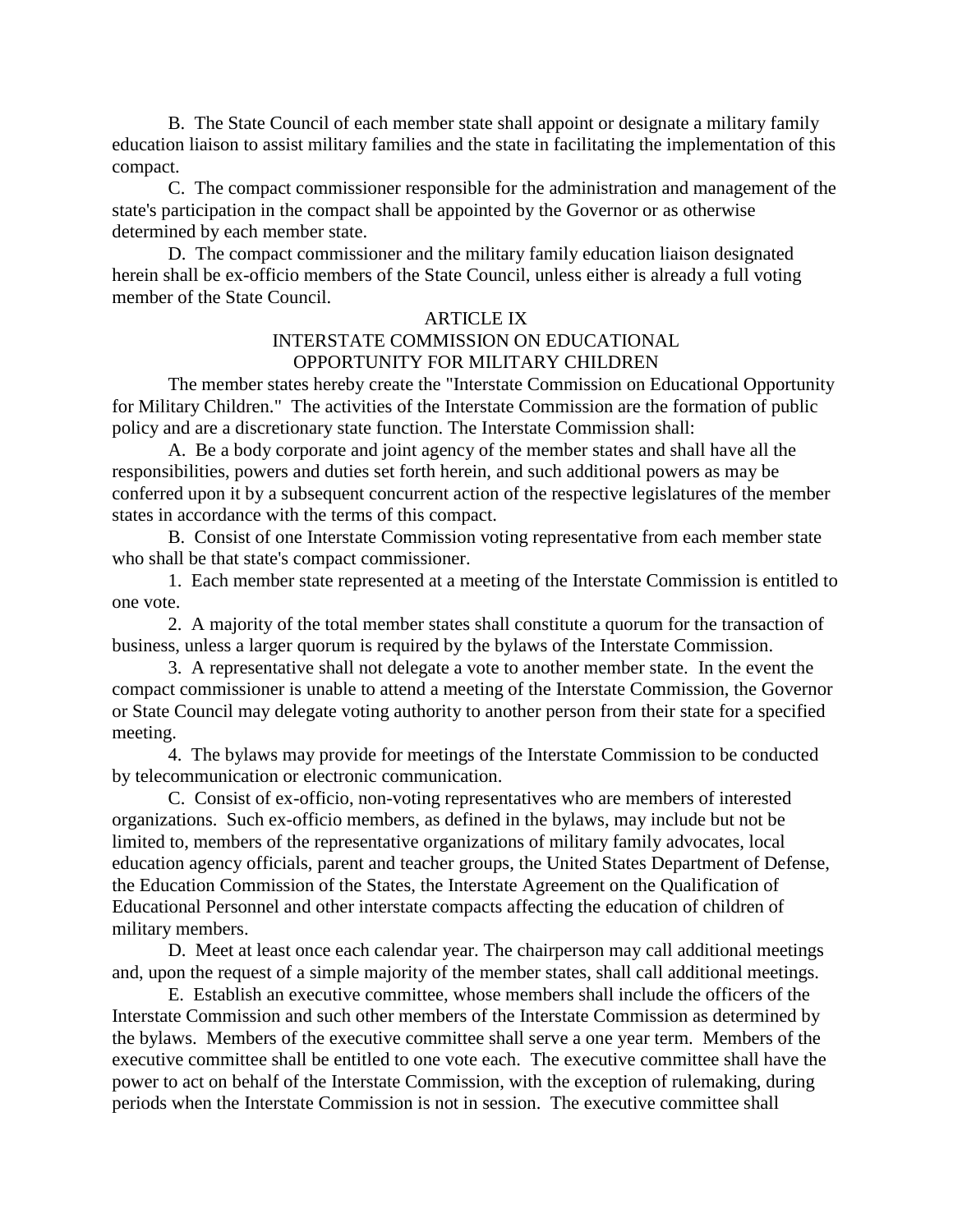oversee the day-to-day activities of the administration of the compact including enforcement and compliance with the provisions of the compact, its bylaws and rules, and other such duties as deemed necessary. The United States Department of Defense shall serve as an ex-officio, nonvoting member of the executive committee.

F. Establish bylaws and rules that provide for conditions and procedures under which the Interstate Commission shall make its information and official records available to the public for inspection or copying. The Interstate Commission may exempt from disclosure information or official records to the extent they would adversely affect personal privacy rights or proprietary interests.

G. Give public notice of all meetings and all meetings shall be open to the public, except as set forth in the rules or as otherwise provided in the compact. The Interstate Commission and its committees may close a meeting, or portion thereof, where it determines by two-thirds vote that an open meeting would be likely to:

1. Relate solely to the Interstate Commission's internal personnel practices and procedures.

2. Disclose matters specifically exempted from disclosure by federal and state statute.

3. Disclose trade secrets or commercial or financial information which is privileged or confidential.

4. Involve accusing a person of a crime, or formally censuring a person.

5. Disclose information of a personal nature where disclosure would constitute a clearly unwarranted invasion of personal privacy.

6. Disclose investigative records compiled for law enforcement purposes.

7. Specifically relate to the Interstate Commission's participation in a civil action or other legal proceeding.

H. Shall cause its legal counsel or designee to certify that a meeting may be closed and shall reference each relevant exemptible provision for any meeting, or portion of a meeting, which is closed pursuant to this provision. The Interstate Commission shall keep minutes which shall fully and clearly describe all matters discussed in a meeting and shall provide a full and accurate summary of actions taken, and the reasons therefore, including a description of the views expressed and the record of a roll call vote. All documents considered in connection with an action shall be identified in such minutes. All minutes and documents of a closed meeting shall remain under seal, subject to release by a majority vote of the Interstate Commission.

I. Shall collect standardized data concerning the educational transition of the children of military families under this compact as directed through its rules which shall specify the data to be collected, the means of collection and data exchange and reporting requirements. Such methods of data collection, exchange and reporting shall, in so far as is reasonably possible, conform to current technology and coordinate its information functions with the appropriate custodian of records as identified in the bylaws and rules.

J. Shall create a process that permits military officials, education officials and parents to inform the Interstate Commission if and when there are alleged violations of the compact or its rules or when issues subject to the jurisdiction of the compact or its rules are not addressed by the state or local education agency. This section shall not be construed to create a private right of action against the Interstate Commission or any member state.

# ARTICLE X

POWERS AND DUTIES OF THE INTERSTATE COMMISSION The Interstate Commission shall have the following powers: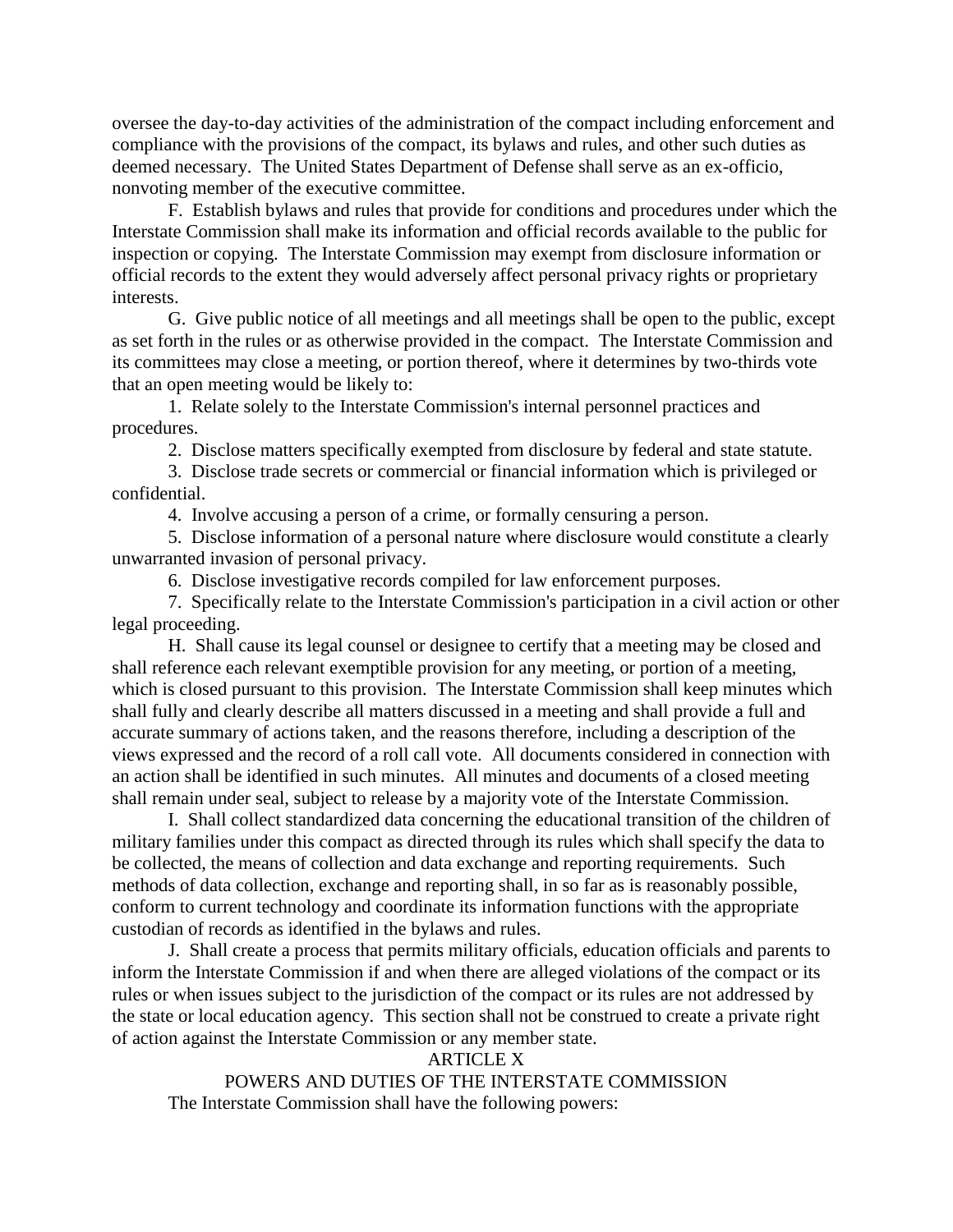A. To provide for dispute resolution among member states.

B. To promulgate rules and take all necessary actions to effect the goals, purposes and obligations as enumerated in this compact. The rules shall have the force and effect of statutory law and shall be binding in the compact states to the extent and in the manner provided in this compact.

C. To issue, upon request of a member state, advisory opinions concerning the meaning or interpretation of the interstate compact, its bylaws, rules and actions.

D. To enforce compliance with the compact provisions, the rules promulgated by the Interstate Commission, and the bylaws, using all necessary and proper means, including but not limited to the use of judicial process.

E. To establish and maintain offices which shall be located within one or more of the member states.

F. To purchase and maintain insurance and bonds.

G. To borrow, accept, hire or contract for services of personnel.

H. To establish and appoint committees including, but not limited to, an executive committee as required by Article IX, Section E, which shall have the power to act on behalf of the Interstate Commission in carrying out its powers and duties hereunder.

I. To elect or appoint such officers, attorneys, employees, agents, or consultants, and to fix their compensation, define their duties and determine their qualifications; and to establish the Interstate Commission's personnel policies and programs relating to conflicts of interest, rates of compensation, and qualifications of personnel.

J. To accept any and all donations and grants of money, equipment, supplies, materials, and services, and to receive, utilize, and dispose of it.

K. To lease, purchase, accept contributions or donations of, or otherwise to own, hold, improve or use any property, real, personal, or mixed.

L. To sell, convey, mortgage, pledge, lease, exchange, abandon, or otherwise dispose of any property, real, personal or mixed.

M. To establish a budget and make expenditures.

N. To adopt a seal and bylaws governing the management and operation of the Interstate Commission.

O. To report annually to the legislatures, governors, judiciary, and state councils of the member states concerning the activities of the Interstate Commission during the preceding year. Such reports shall also include any recommendations that may have been adopted by the Interstate Commission.

P. To coordinate education, training and public awareness regarding the compact, its implementation and operation for officials and parents involved in such activity.

Q. To establish uniform standards for the reporting, collecting and exchanging of data.

R. To maintain corporate books and records in accordance with the bylaws.

S. To perform such functions as may be necessary or appropriate to achieve the purposes of this compact.

T. To provide for the uniform collection and sharing of information between and among member states, schools and military families under this compact.

# ARTICLE XI

# ORGANIZATION AND OPERATION OF THE INTERSTATE COMMISSION

A. The Interstate Commission shall, by a majority of the members present and voting, within 12 months after the first Interstate Commission meeting, adopt bylaws to govern its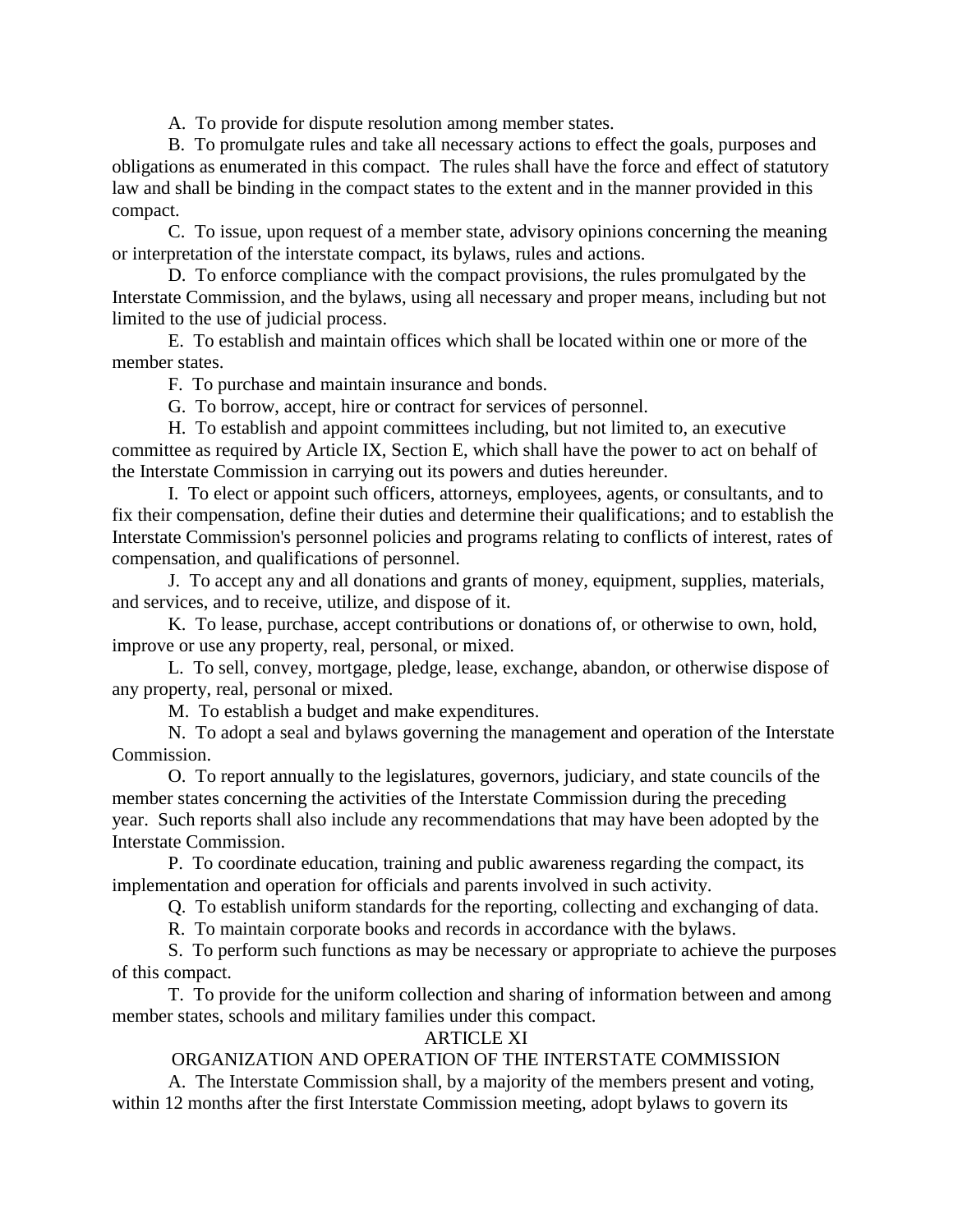conduct as may be necessary or appropriate to carry out the purposes of the compact, including, but not limited to:

1. Establishing the fiscal year of the Interstate Commission.

2. Establishing an executive committee, and such other committees as may be necessary.

3. Providing for the establishment of committees and for governing any general or specific delegation of authority or function of the Interstate Commission.

4. Providing reasonable procedures for calling and conducting meetings of the Interstate Commission, and ensuring reasonable notice of each such meeting.

5. Establishing the titles and responsibilities of the officers and staff of the Interstate Commission.

6. Providing a mechanism for concluding the operations of the Interstate Commission and the return of surplus funds that may exist upon the termination of the compact after the payment and reserving of all of its debts and obligations.

7. Providing "start up" rules for initial administration of the compact.

B. The Interstate Commission shall, by a majority of the members, elect annually from among its members a chairperson, a vice-chairperson, and a treasurer, each of whom shall have such authority and duties as may be specified in the bylaws. The chairperson or, in the chairperson's absence or disability, the vice-chairperson, shall preside at all meetings of the Interstate Commission. The officers so elected shall serve without compensation or remuneration from the Interstate Commission; provided that, subject to the availability of budgeted funds, the officers shall be reimbursed for ordinary and necessary costs and expenses incurred by them in the performance of their responsibilities as officers of the Interstate Commission.

C. Executive Committee, Officers and Personnel.

1. The executive committee shall have such authority and duties as may be set forth in the bylaws, including but not limited to:

a. Managing the affairs of the Interstate Commission in a manner consistent with the bylaws and purposes of the Interstate Commission.

b. Overseeing an organizational structure within, and appropriate procedures for the Interstate Commission to provide for the creation of rules, operating procedures, and administrative and technical support functions.

c. Planning, implementing, and coordinating communications and activities with other state, federal and local government organizations in order to advance the goals of the Interstate Commission.

2. The executive committee may, subject to the approval of the Interstate Commission, appoint or retain an executive director for such period, upon such terms and conditions and for such compensation, as the Interstate Commission may deem appropriate. The executive director shall serve as secretary to the Interstate Commission, but shall not be a Member of the Interstate Commission. The executive director shall hire and supervise such other persons as may be authorized by the Interstate Commission.

D. The Interstate Commission's executive director and its employees shall be immune from suit and liability, either personally or in their official capacity, for a claim for damage to or loss of property or personal injury or other civil liability caused or arising out of or relating to an actual or alleged act, error, or omission that occurred, or that such person had a reasonable basis for believing occurred, within the scope of Interstate Commission employment, duties, or responsibilities; provided, that such person shall not be protected from suit or liability for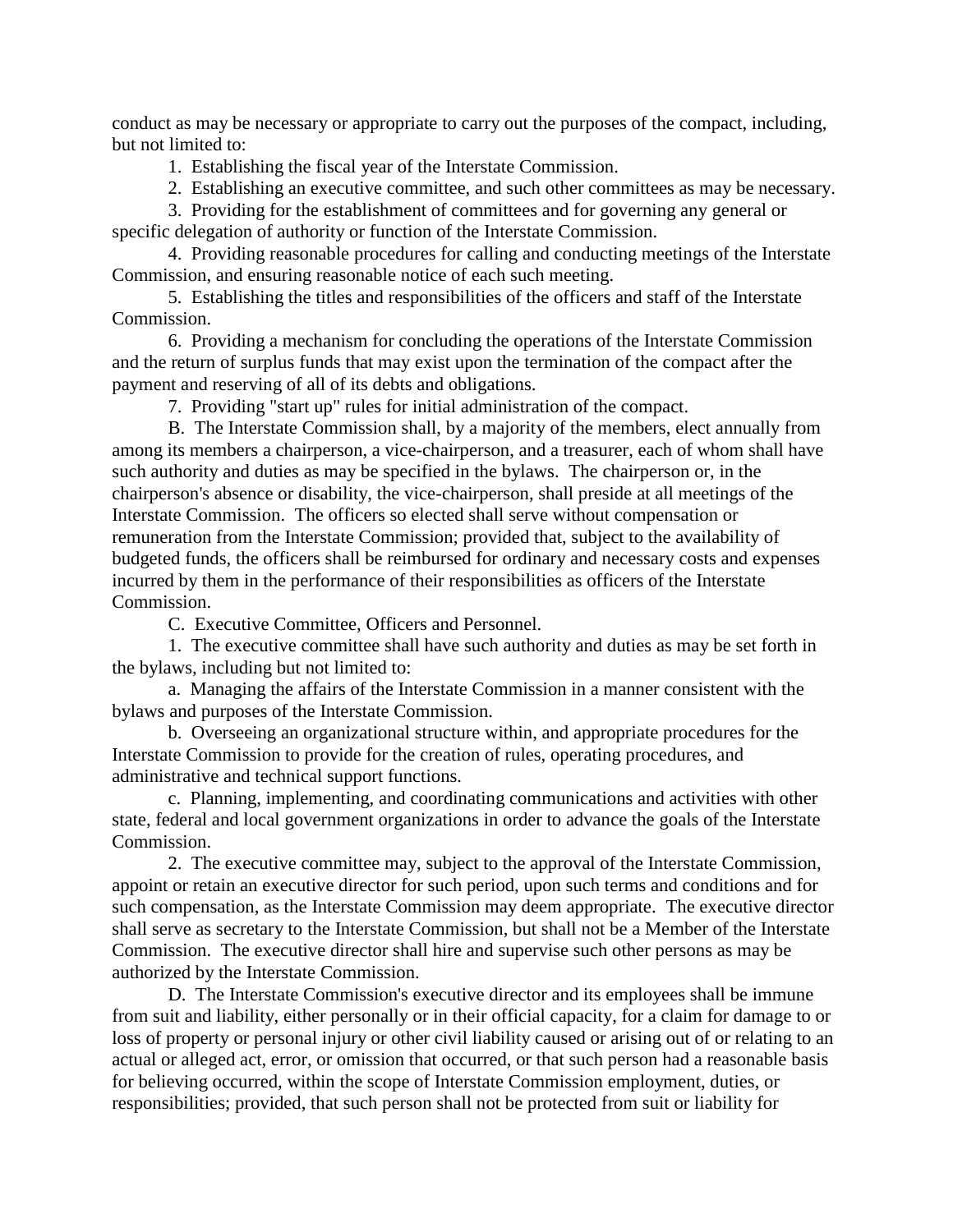damage, loss, injury, or liability caused by the intentional or willful and wanton misconduct of such person.

1. The liability of the Interstate Commission's executive director and employees or Interstate Commission representatives, acting within the scope of such person's employment or duties for acts, errors, or omissions occurring within such person's state may not exceed the limits of liability set forth under the Constitution and laws of that state for state officials, employees, and agents. The Interstate Commission is considered to be an instrumentality of the states for the purposes of any such action. Nothing in this subsection shall be construed to protect such person from suit or liability for damage, loss, injury, or liability caused by the intentional or willful and wanton misconduct of such person.

2. The Interstate Commission shall defend the executive director and its employees and, subject to the approval of the Attorney General or other appropriate legal counsel of the member state represented by an Interstate Commission representative, shall defend such Interstate Commission representative in any civil action seeking to impose liability arising out of an actual or alleged act, error or omission that occurred within the scope of Interstate Commission employment, duties or responsibilities, or that the defendant had a reasonable basis for believing occurred within the scope of Interstate Commission employment, duties, or responsibilities, provided that the actual or alleged act, error, or omission did not result from intentional or willful and wanton misconduct on the part of such person.

3. To the extent not covered by the state involved, member state, or the Interstate Commission, the representatives or employees of the Interstate Commission shall be held harmless in the amount of a settlement or judgment, including attorney's fees and costs, obtained against such persons arising out of an actual or alleged act, error, or omission that occurred within the scope of Interstate Commission employment, duties, or responsibilities, or that such persons had a reasonable basis for believing occurred within the scope of Interstate Commission employment, duties, or responsibilities, provided that the actual or alleged act, error, or omission did not result from intentional or willful and wanton misconduct on the part of such persons.

#### ARTICLE XII

#### RULEMAKING FUNCTIONS OF THE INTERSTATE COMMISSION

A. Rulemaking Authority. The Interstate Commission shall promulgate reasonable rules in order to effectively and efficiently achieve the purposes of this Compact. Notwithstanding the foregoing, in the event the Interstate Commission exercises its rulemaking authority in a manner that is beyond the scope of the purposes of this Act, or the powers granted hereunder, then such an action by the Interstate Commission shall be invalid and have no force or effect.

B. Rulemaking Procedure. Rules shall be made pursuant to a rulemaking process that substantially conforms to the "Model State Administrative Procedure Act," of 1981 Act, Uniform Laws Annotated, Vol. 15, p.1 (2000) as amended, as may be appropriate to the operations of the Interstate Commission.

C. Not later than thirty (30) days after a rule is promulgated, any person may file a petition for judicial review of the rule; provided, that the filing of such a petition shall not stay or otherwise prevent the rule from becoming effective unless the court finds that the petitioner has a substantial likelihood of success. The court shall give deference to the actions of the Interstate Commission consistent with applicable law and shall not find the rule to be unlawful if the rule represents a reasonable exercise of the Interstate Commission's authority.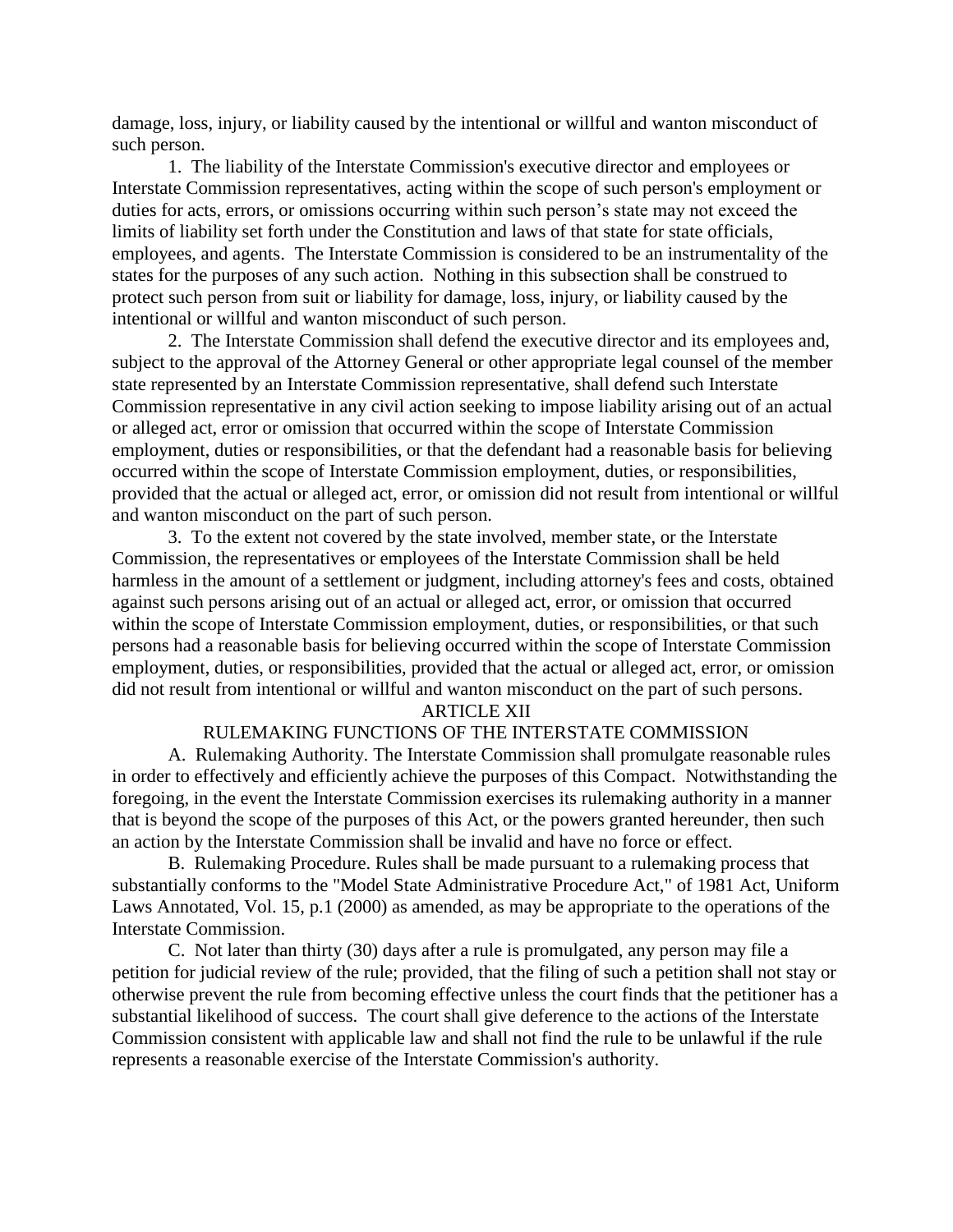D. If a majority of the legislatures of the compacting states rejects a Rule by enactment of a statute or resolution in the same manner used to adopt the compact, then such rule shall have no further force and effect in any compacting state.

### ARTICLE XIII

#### OVERSIGHT, ENFORCEMENT, AND DISPUTE RESOLUTION

A. Oversight.

1. The executive, legislative and judicial branches of state government in each member state shall enforce this compact and shall take all actions necessary and appropriate to effectuate the compact's purposes and intent. The provisions of this compact and the rules promulgated hereunder shall have standing as statutory law.

2. All courts shall take judicial notice of the compact and the rules in any judicial or administrative proceeding in a member state pertaining to the subject matter of this compact which may affect the powers, responsibilities or actions of the Interstate Commission.

3. The Interstate Commission shall be entitled to receive all service of process in any such proceeding, and shall have standing to intervene in the proceeding for all purposes. Failure to provide service of process to the Interstate Commission shall render a judgment or order void as to the Interstate Commission, this compact or promulgated rules.

B. Default, Technical Assistance, Suspension and Termination. If the Interstate Commission determines that a member state has defaulted in the performance of its obligations or responsibilities under this compact, or the bylaws or promulgated rules, the Interstate Commission shall:

1. Provide written notice to the defaulting state and other member states, of the nature of the default, the means of curing the default and any action taken by the Interstate Commission. The Interstate Commission shall specify the conditions by which the defaulting state must cure its default.

2. Provide remedial training and specific technical assistance regarding the default.

3. If the defaulting state fails to cure the default, the defaulting state shall be terminated from the compact upon an affirmative vote of a majority of the member states and all rights, privileges and benefits conferred by this compact shall be terminated from the effective date of termination. A cure of the default does not relieve the offending state of obligations or liabilities incurred during the period of the default.

4. Suspension or termination of membership in the compact shall be imposed only after all other means of securing compliance have been exhausted. Notice of intent to suspend or terminate shall be given by the Interstate Commission to the Governor, the majority and minority leaders of the defaulting state's legislature, and each of the member states.

5. The state which has been suspended or terminated is responsible for all assessments, obligations and liabilities incurred through the effective date of suspension or termination including obligations, the performance of which extends beyond the effective date of suspension or termination.

6. The Interstate Commission shall not bear any costs relating to any state that has been found to be in default or which has been suspended or terminated from the compact, unless otherwise mutually agreed upon in writing between the Interstate Commission and the defaulting state.

7. The defaulting state may appeal the action of the Interstate Commission by petitioning the U.S. District Court for the District of Columbia or the federal district where the Interstate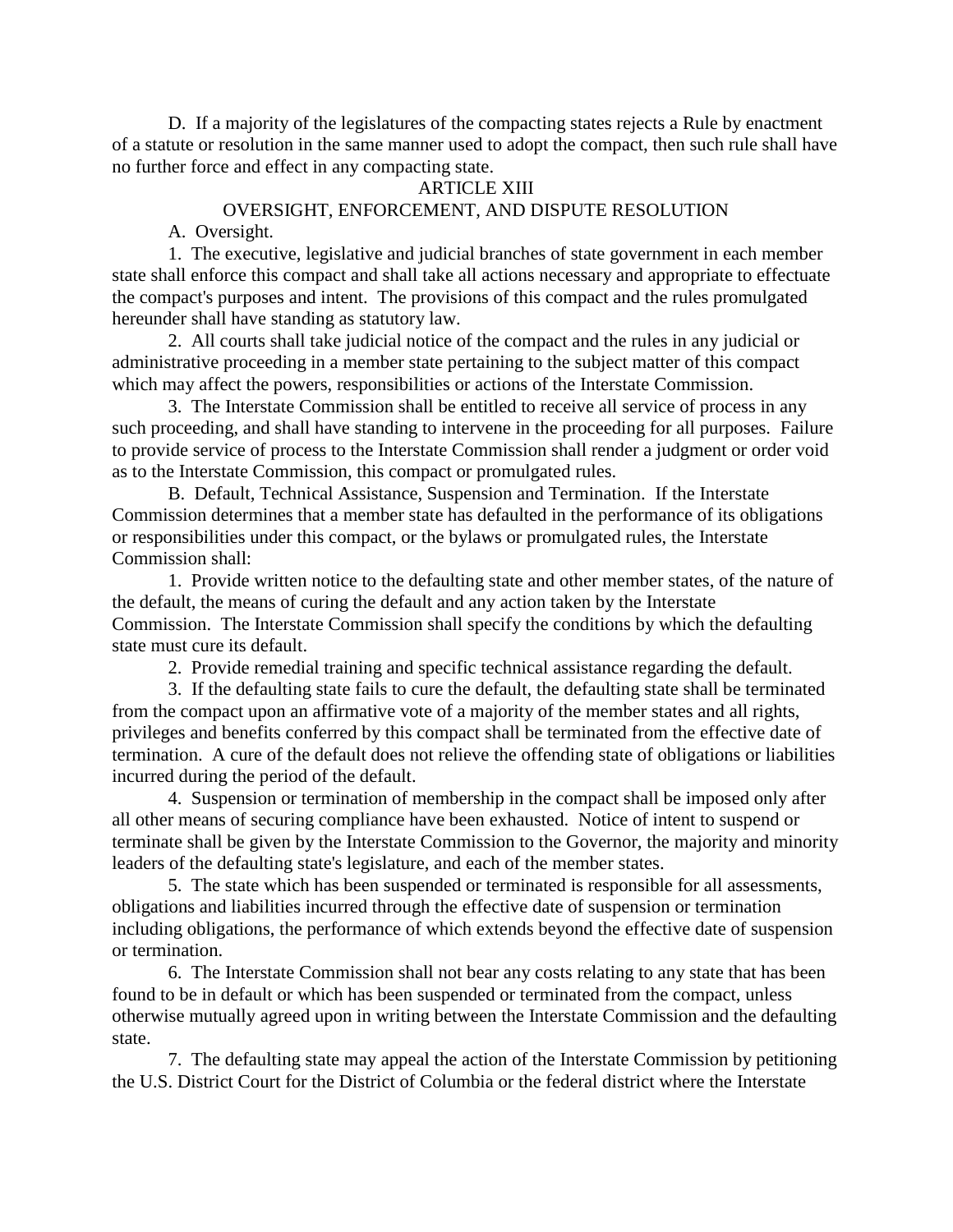Commission has its principal offices. The prevailing party shall be awarded all costs of such litigation including reasonable attorney's fees.

C. Dispute Resolution.

1. The Interstate Commission shall attempt, upon the request of a member state, to resolve disputes which are subject to the compact and which may arise among member states and between member and non-member states.

2. The Interstate Commission shall promulgate a rule providing for both mediation and binding dispute resolution for disputes as appropriate.

D. Enforcement.

1. The Interstate Commission, in the reasonable exercise of its discretion, shall enforce the provisions and rules of this compact.

2. The Interstate Commission, may by majority vote of the members, initiate legal action in the United States District Court for the District of Columbia or, at the discretion of the Interstate Commission, in the federal district where the Interstate Commission has its principal offices, to enforce compliance with the provisions of the compact, its promulgated rules and bylaws, against a member state in default. The relief sought may include both injunctive relief and damages. In the event judicial enforcement is necessary the prevailing party shall be awarded all costs of such litigation including reasonable attorney's fees.

3. The remedies herein shall not be the exclusive remedies of the Interstate Commission. The Interstate Commission may avail itself of any other remedies available under state law or the regulation of a profession.

# ARTICLE XIV

# FINANCING OF THE INTERSTATE COMMISSION

A. The Interstate Commission shall pay, or provide for the payment of the reasonable expenses of its establishment, organization and ongoing activities.

B. The Interstate Commission may levy on and collect an annual assessment from each member state to cover the cost of the operations and activities of the Interstate Commission and its staff which must be in a total amount sufficient to cover the Interstate Commission's annual budget as approved each year. The aggregate annual assessment amount shall be allocated based upon a formula to be determined by the Interstate Commission, which shall promulgate a rule binding upon all member states.

C. The Interstate Commission shall not incur obligations of any kind prior to securing the funds adequate to meet the same; nor shall the Interstate Commission pledge the credit of any of the member states, except by and with the authority of the member state.

D. The Interstate Commission shall keep accurate accounts of all receipts and disbursements. The receipts and disbursements of the Interstate Commission shall be subject to the audit and accounting procedures established under its bylaws. However, all receipts and disbursements of funds handled by the Interstate Commission shall by audited yearly by a certified or licensed public accountant and the report of the audit shall be included in and become part of the annual report of the Interstate Commission.

# ARTICLE XV

# MEMBER STATES, EFFECTIVE DATE AND AMENDMENT

A. Any state is eligible to become a member state.

B. The compact shall become effective and binding upon legislative enactment of the compact into law by no less than ten (10) of the states. The effective date shall be no earlier than December 1, 2007. Thereafter it shall become effective and binding as to any other member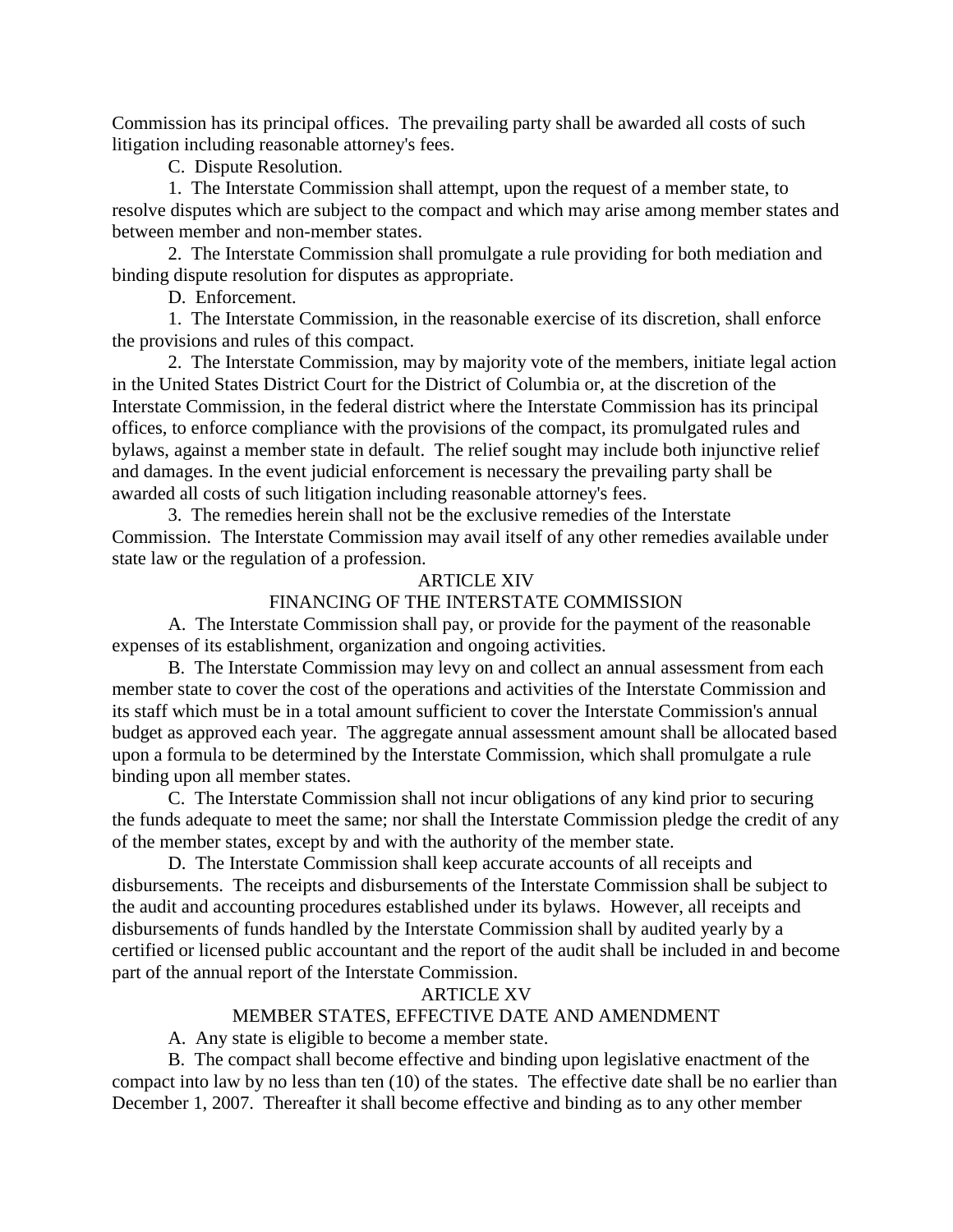state upon enactment of the compact into law by that state. The governors of non-member states or their designees shall be invited to participate in the activities of the Interstate Commission on a non voting basis prior to adoption of the compact by all states.

C. The Interstate Commission may propose amendments to the compact or enactment by the member states. No amendment shall become effective and binding upon the Interstate Commission and the member states unless and until it is enacted into law by unanimous consent of the member states.

### ARTICLE XVI

# WITHDRAWAL AND DISSOLUTION

A. Withdrawal.

1. Once effective, the compact shall continue in force and remain binding upon each and every member state; provided that a member state may withdraw from the compact by specifically repealing the statute, which enacted the compact into law.

2. Withdrawal from this compact shall be by the enactment of a statute repealing the same, but shall not take effect until one (1) year after the effective date of such statute and until written notice of the withdrawal has been given by the withdrawing state to the Governor of each other member jurisdiction.

3. The withdrawing state shall immediately notify the chairperson of the Interstate Commission in writing upon the introduction of legislation repealing this compact in the withdrawing state. The Interstate Commission shall notify the other member states of the withdrawing state's intent to withdraw within sixty (60) days of its receipt thereof.

4. The withdrawing state is responsible for all assessments, obligations and liabilities incurred through the effective date of withdrawal, including obligations, the performance of which extend beyond the effective date of withdrawal.

5. Reinstatement following withdrawal of a member state shall occur upon the withdrawing state reenacting the compact or upon such later date as determined by the Interstate Commission.

B. Dissolution of Compact

1. This compact shall dissolve effective upon the date of the withdrawal or default of the member state which reduces the membership in the compact to one (1) member state.

2. Upon the dissolution of this compact, the compact becomes null and void and shall be of no further force or effect, and the business and affairs of the Interstate Commission shall be concluded and surplus funds shall be distributed in accordance with the bylaws.

# ARTICLE XVII

# SEVERABILITY AND CONSTRUCTION

A. The provisions of this compact shall be severable, and if any phrase, clause, sentence or provision is deemed unenforceable, the remaining provisions of the compact shall be enforceable.

B. The provisions of this compact shall be liberally construed to effectuate its purposes.

C. Nothing in this compact shall be construed to prohibit the applicability of other interstate compacts to which the states are members.

# ARTICLE XVIII

# BINDING EFFECT OF COMPACT AND OTHER LAWS

A. Other Laws.

1. Nothing herein prevents the enforcement of any other law of a member state that is not inconsistent with this compact.